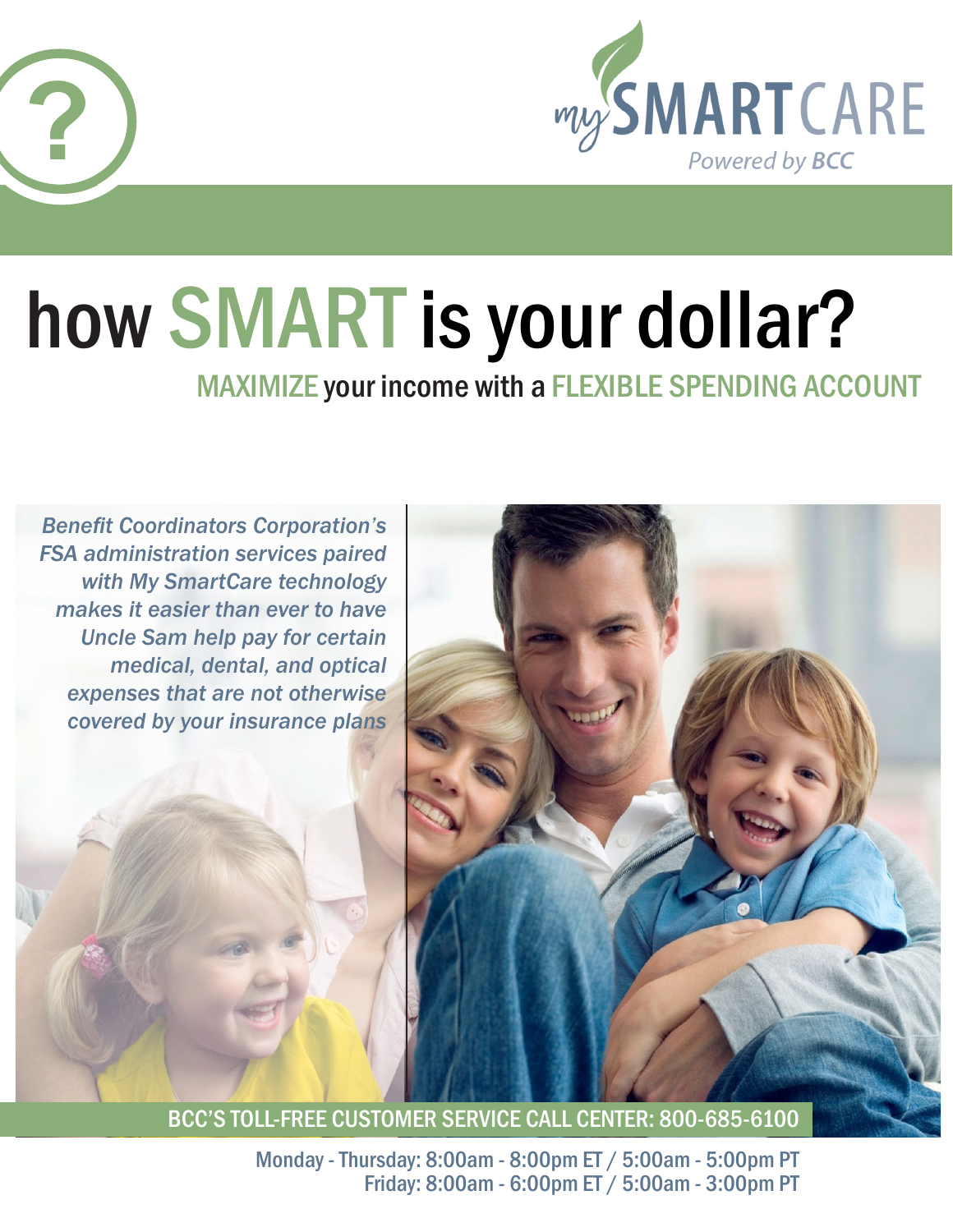# SAVE on Predictable Expenses

Each one of us would like to have more money in our pocket. Participating in your company-sponsored Flexible Spending Account can do just that! What types of FSAs are available?

### **Premium Conversion**

**\$**

**?**

This account type pays your medical, dental and vision plan contributions automatically on a before-tax basis. The monies withheld from your paycheck are used to pay the monthly premiums for these important employee benefits. The benefits you enjoy are two-fold: you are covered by the medical, dental, and/or vision plan AND you receive a tax break.

### ▶ Health Care Reimbursement

Use this account to pay for qualified, medically necessary medical, dental, or optical expenses that are not covered by any of your insurance plans. A partial list of eligible expenses is listed in this brochure. Either you or your eligible dependents can incur these expenses.

### ▶ Dependent Care Reimbursement

You can set aside funds annually to offset daycare expenses for your eligible children or elderly dependents. Daycare expenses are defined as those that are necessary in order for you (and your spouse, if you're married) to continue working.

### ▶ Parking & Commuter Reimbursement

If offered by your Plan Sponsor, you can reimburse youself for a number of work-related parking and transportation expenses.

# CALCULATE your Expenses

Use these worksheets to estimate your annual expenses. Estimate conservatively, because any funds left in your account at the end of the Plan Year may be forfeited under IRS guidelines. Remember, calculated amounts cannot exceed the calendar year limits established by your plan sponsor and the IRS.

# **HEALTH CARE REIMBURSEMENT ACCOUNT**<br>Estimate the annual amount of uninsured expenses in the plan year:

| Deductibles (medical, dental and vision)                                                                                   | $\frac{1}{2}$                                             |
|----------------------------------------------------------------------------------------------------------------------------|-----------------------------------------------------------|
| Co-Payments (medical, dental and vision)                                                                                   | $\begin{array}{c} \updownarrow \\ \hline \end{array}$     |
| Routine Physical Exams Not Covered by Insurance                                                                            | $\frac{1}{2}$                                             |
| Dental and Orthodontia                                                                                                     | $\frac{1}{2}$                                             |
| <b>Vision Care</b>                                                                                                         | $\begin{array}{c} \updownarrow \\ \downarrow \end{array}$ |
| Well-Baby Care                                                                                                             | \$                                                        |
| Prescribed Over-The-Counter (OTC) Drugs/Meds                                                                               | $\frac{1}{2}$                                             |
| Prescription Drugs (birth control included)                                                                                |                                                           |
| Other Allowable Expenses (see list)                                                                                        |                                                           |
| <b>TOTAL</b>                                                                                                               | $\frac{1}{2}$                                             |
| <b>DIVIDE</b> by the number of paychecks you will<br>receive during the plan year & round to the nearest<br>whole dollar.* | $\uparrow$                                                |
| This is your per pay period contribution:                                                                                  | \$                                                        |

#### DEPENDENT CARE REIMBURSEMENT ACCOUNT

Estimate your eligible dependent care annual expenses for the plan year:

#### **CHILD CARE EXPENSES**

| Day Care Services                                                                                |               |
|--------------------------------------------------------------------------------------------------|---------------|
| In-Home Care/Au Pair Services                                                                    | $\frac{1}{2}$ |
| Nursery & Pre School                                                                             |               |
| After School Care                                                                                | $\frac{1}{2}$ |
| Summer Day Camps                                                                                 |               |
| <b>ELDER CARE EXPENSES</b>                                                                       |               |
| Day Care Center Services                                                                         | $\frac{1}{2}$ |
| In-Home Care                                                                                     | $\frac{1}{2}$ |
| <b>TOTAL</b>                                                                                     | $\frac{1}{2}$ |
| <b>DIVIDE</b> by the number of paychecks you will<br>receive during the plan year & round to the | $\frac{1}{2}$ |
| nearest whole dollar.*                                                                           |               |
|                                                                                                  |               |

**\$ \_\_\_\_\_\_\_\_\_\_\_\_\_\_\_\_\_\_\_\_**

#### **This is your per pay period contribution:**

\* If you are a new employee enrolling after the Plan Year begins, divide by the number of pay periods remaining in the plan year.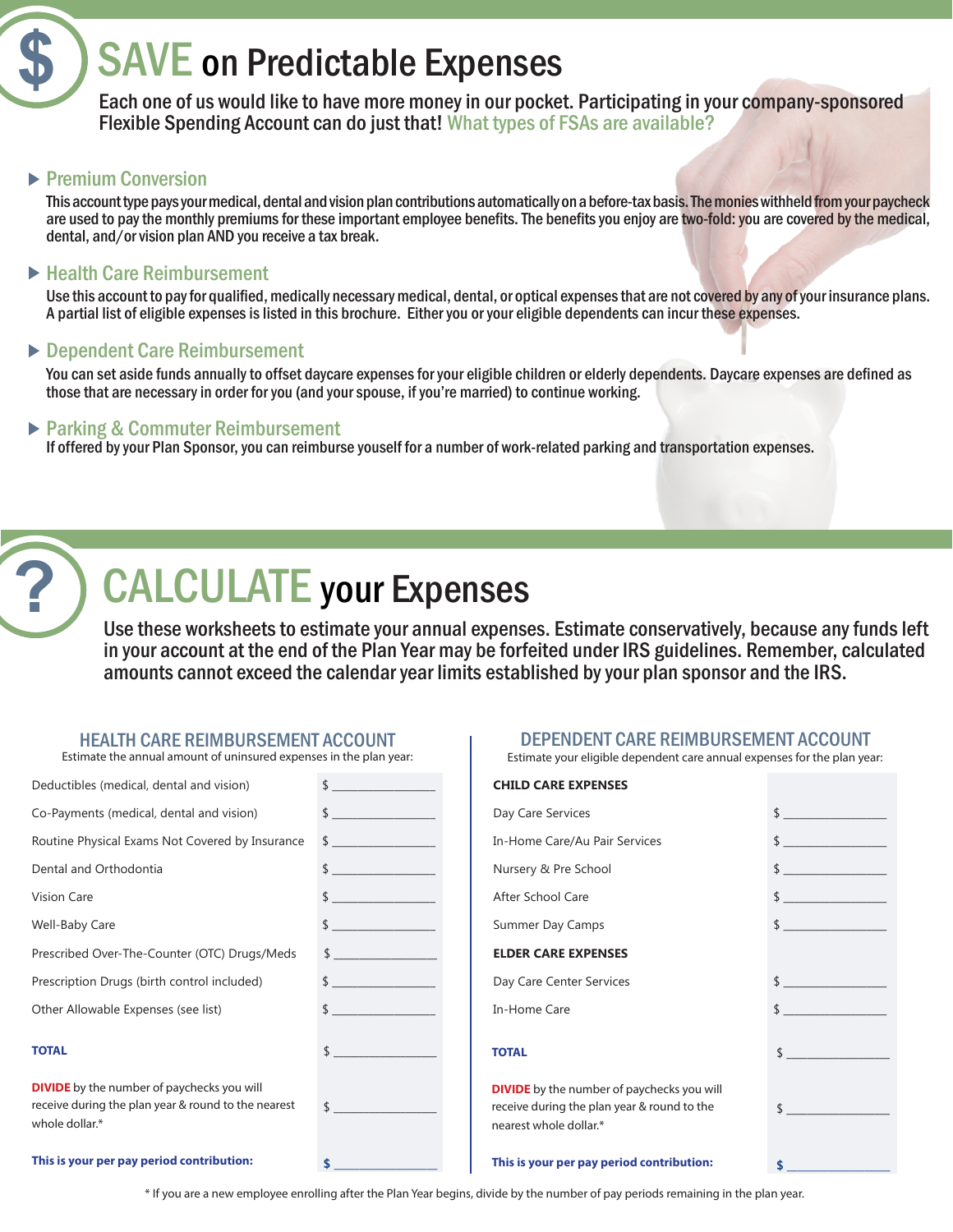FSAs offer employees a unique way to pay for certain necessary expenses with taxfree dollars. These examples help illustrate how you might see more money in your pocket by participating in a Flexible Spending **Account** 

*ASSUMPTIONS ON THE CHART BELOW: Single parent's estimated federal tax 15% and state tax 5%; dual income's estimated federal tax 25% and state tax 5%; full family's estimated federal tax 25% and state tax 5%. Note: Payroll calculations are for illustrative purposes only and normally vary by state and local taxing entities.*

# a STRATEGY that works for E V E R Y O N E



Christy is a divorced parent raising two children alone with an annual income of \$30,000. She uses her Premium Conversion Account to pay her monthly premium contributions for their group medical and dental plans. She uses the Health Care Reimbursement Account to receive reimbursement of their annual medical and dental deductibles. Christy uses her Dependent Care Reimbursement Account to pay for daycare expenses on a pre-tax basis. By participating in the Flexible Spending Account, Christy's spendable income is increased by \$158.99 per month.



Paul and Jenny are both employed, have two children, and have a combined annual income of \$76,000. They decide on a Premium Conversion Account to help pay the premium contributions for their dependent medical coverage. Their Dependent Care Reimbursement Account helps with their daycare expenses. One of their children is in braces, so they also use the Health Care Reimbursement Account to help pay orthodontic expenses not covered by their dental plan. By participating in the Flexible Spending Account, Paul and Jenny increase their spendable income by \$266.82 per month.



Mike and his wife Linda have two grown children that no longer live with them. Mike's annual salary is \$98,000 and he uses a Premium Conversion Account to pay for the monthly premium contributions for health care coverage for himself and his wife. He uses the Health Care Reimbursement Account to cover their annual medical and dental deductibles. By participating in the Flexible Spending Account, Mike's spendable income is increased by \$128.01 per month.

| Pay Per Month                                                                                                                                 | \$2,500                                       |                                                            | \$6,334                                        |                                                             | \$8,167                                   |                                                        |
|-----------------------------------------------------------------------------------------------------------------------------------------------|-----------------------------------------------|------------------------------------------------------------|------------------------------------------------|-------------------------------------------------------------|-------------------------------------------|--------------------------------------------------------|
| Less Non-Taxable Benefits<br><b>Medical Premiums</b><br><b>Medical/Dental Expenses</b><br>Dependent Care Expenses<br>Total Pay Subject to Tax | without<br>\$2,500                            | with flex<br>\$115.00<br>\$60.00<br>\$400.00<br>\$1,925.00 | without<br>\$6,334                             | with flex<br>\$185.00<br>\$125.00<br>\$400.00<br>\$5,624.00 | without<br>N/A<br>\$8,167.00              | with flex<br>\$140.00<br>\$200.00<br>N/A<br>\$7,827.00 |
| <b>Less Tax Deductions</b>                                                                                                                    |                                               |                                                            |                                                |                                                             |                                           |                                                        |
| Federal & State<br><b>FICA</b><br>After Income Tax                                                                                            | \$500.00<br>\$191.25<br>\$1,808.75            | \$385.00<br>\$147.26<br>\$1,392.74                         | \$1,900.20<br>\$484.06<br>\$3,949.74           | \$1,687.20<br>\$430.24<br>\$3,506.56                        | \$2,450.10<br>\$624.78<br>\$5,092.12      | \$2,348.10<br>\$598.77<br>\$4,880.13                   |
| <b>After Tax Expenses</b>                                                                                                                     |                                               |                                                            |                                                |                                                             |                                           |                                                        |
| <b>Medical Premiums</b><br><b>Medical/Dental Expenses</b><br>Dependent Care Expenses<br>Spendable Income                                      | \$115.00<br>\$60.00<br>\$400.00<br>\$1,233.75 | \$1,392.74                                                 | \$185.00<br>\$125.00<br>\$400.00<br>\$3,239.74 | \$3,506.56                                                  | \$140.00<br>\$200.00<br>N/A<br>\$4,752.12 | N/A<br>\$4,880.13                                      |
| <b>Increased Spendable</b><br><b>Monthly Income</b>                                                                                           | \$158.99                                      |                                                            |                                                | \$266.82                                                    |                                           | \$128.01                                               |

Ī

I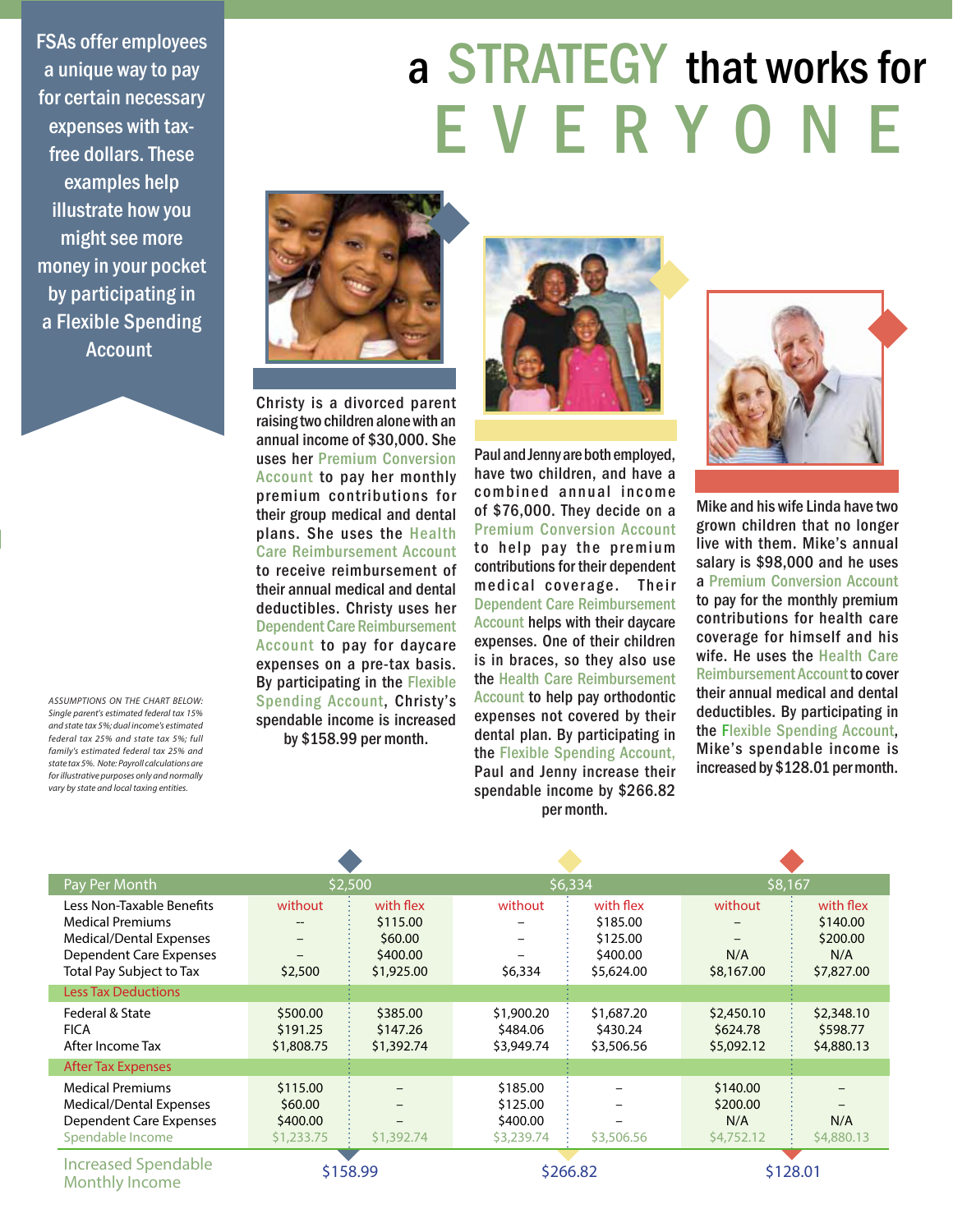# BCC's MY SMARTCARE makes it S I M P L E

# ONLINE & MOBILE ACCOUNT ACCESS

We are all 'on the go', so why shouldn't our FSAs be too? The My SmartCare online portal and mobile app are fast, secure, and best of all - CONVENIENT! Check your account balance in real-time, file a claim for reimbursement by snapping a photo of the receipt, check on a claim status from anywhere, and more! It's that SIMPLE!

By registering with My SmartCare, you will begin receiving e-mail or text notifications (your choice) to help you manage your funds. You will be alerted of your account balance each month, when a manual claim begins processing, and when a debit card is mailed to you. The My SmartCare app is available for iOS and Android users.

# **BENEFITS DEBIT CARD CONVENIENCE**

The BCC benefts debit card has made spending your FSA funds easier than ever! If your plan-sponsor utilizes this feature, the card allows you to avoid out-of-pocket expenses, cumbersome paperwork, and reimbursement delays. Swiping your benefits debit card at the point of service deducts the payment directly from your account, giving you instant access to your FSA dollars. It can be used at all eligible FSA locations where Mastercard® is accepted.

One benefits debit card can manage multiple account types, such as a Healthcare Account, Dependent Care Account, Commuter Account, Health Reimbursement Account, or Health Savings Account. The My SmartCare online portal and mobile app support the use of this card by separating each of your account types for fast and easy review of all your funds in one place.

# REIMBURSEMENT EASE

If your plan-sponsor utilizes the benefits debit card, you can swipe your card at the point of service to automatically use your FSA funds. If you don't have your card with you or your plan does not include a debit card, you can simply use one of these methods to submit for reimbursement:

### SUBMISSION THROUGH MY SMARTCARE:

(no Reimbursement Form required, uploaded photo of substantiation required)

- My SmartCare Online Portal
- My SmartCare Mobile App

### OTHER ELECTRONIC SUBMISSION:

(Reimbursement Form and photo of substantiation required)

- E-mail: fsa-claims@benxcel.com
- Upload to File Transfer Portal: https://secure.benxcel.com

### PAPER SUBMISSION:

(Reimbursement Form and photo of substantiation required)

- Fax: 412-276-7185
- Mail: BCC, Attn: Claims Two Robinson Plaza, Suite 200 Pittsburgh, PA 15205

# DIRECT DEPOSIT

If you don't use your benefits debit card for payment or your plan-sponsor does not utilize a benefits card, you may have your reimbursement deposited directly into your checking or savings account. These transactions are reflected on the Explanation of Benefits (EOB). To enroll in this optional service, use the Reimbursement Settings in your My SmartCare account to set up your bank account information or obtain an authorization form from your HR Department and submit a completed copy to BCC.

# **FSA STORE**

BCC partners with the FSA Store to offer a simple, convenient way to use FSA dollars. This partnership gives you access to:

Exclusive Discounts on 4,000+ FSA Eligible Products

Free Shipping on orders of \$50 or more

Full Eligibility List to reduce FSA Eligibility Confusion

24/7 Customer Service through an Online Chat or Phone Call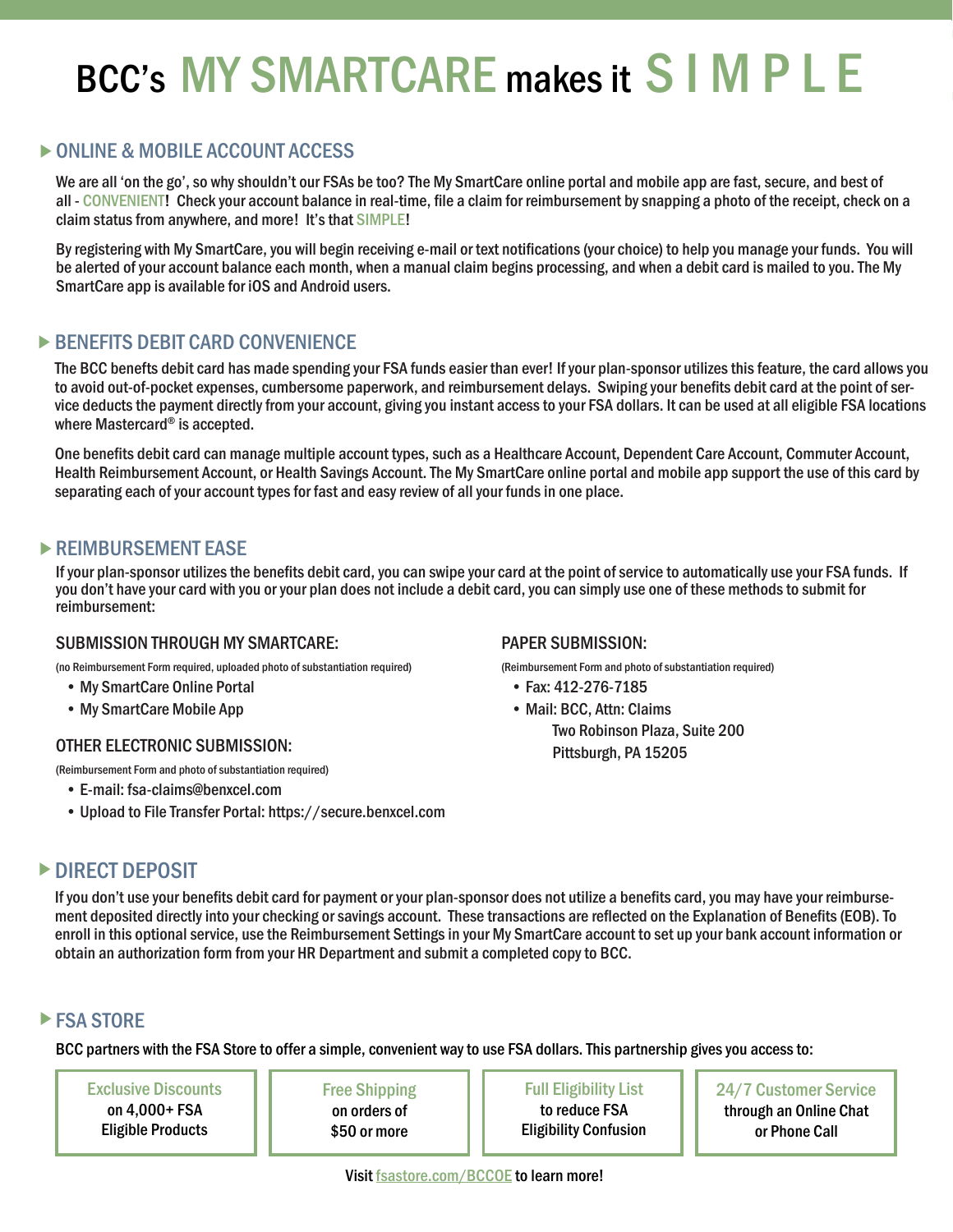# **?** frequently asked QUESTIONS

#### How do I know how much money is in my account(s)?

You can check your balance through the My SmartCare online portal, mobile app, or by calling BCC's Customer Service Call Center. Once registered with My SmartCare, you will receive monthly balance reminders via e-mail.

#### When can I start using my FSA funds?

You can access your entire annual contribution on the first day of your Plan Year. For example: if your Plan starts January 1st and you incur a large expense that day that is not covered by your insurance plan, you can submit the expense (up to your annual contribution amount) for reimbursement even though the Plan Year's contributions have not all been collected.

#### What happens to the money left in my account when the Plan Year ends?

Check with your plan-sponsor for guidance on what happens to your unused funds when the Plan Year ends. Remaining funds may be forfeited under the IRS "Use It or Lose It" rule. Or, your plan-sponsor may have adopted a rollover provision or grace period.

#### Do I choose Debit or Credit at the payment terminal when I use my benefits debit card?

Your benefits debit card can be swiped as either credit or debit at the time of purchase. If you choose to swipe as credit, you will need to sign for the purchase. If you choose to swipe as debit, you will need to enter your PIN number for purchase. To obtain the PIN associated with your card, you can use the My SmartCare online portal or mobile app. Your PIN is pre-determined at issue and cannot be customized.

#### Can I get cash back at the point of sale or ATM with my PIN?

No. Your benefits debit card is only to be used for qualifying purchases and is not enabled for cash back.

#### What do I do if I forget by benefits debit card PIN?

You can retrieve your PIN through the My SmartCare online portal or mobile app. For security purposes, neither BCC's Customer Service Call Center nor your HR Department have access to your PIN. If you forget your PIN, you can swipe your card as credit and sign for the purchase instead.

#### How can I use my card if I receive a bill from a provider in the mail?

If the bill provides a space for payment via credit card, fill out that section with your card information OR call the provider for payment over the phone to provide payment information.

#### What if the doctor's office does not take credit cards?

Cardholders would have to use another method of payment and then submit a manual claim.

#### What should I do if I accidently use the card for an ineligible expense?

You will receive a notice from BCC asking that you reimburse your account for the ineligible amount.

#### Can I order additional cards for my family?

Yes, for your spouse or other eligible dependents (over the age of 18). You must compelte and return a request form to BCC for processing and card generation.

#### What do I do if my card is lost or stolen?

This must be reported to BCC via the My SmartCare online portal, mobile app, or by calling BCC's Customer Service Call Center. A replacement card will be ordered and the lost or stolen card will be deactivated.

#### What do I do with my card after I've used all of my available funds?

Your benefits debit card is good for up to three years. Keep the card after you have used all of your available funds because you will be able to use it again next year for future Plan Years when you re-enroll.

#### Do I still need to keep my receipts?

Yes. Although there is no requirement for you to complete claim forms and submit physical receipts, additional documentation may be requested in some cases to confirm the eligibility of a benefits debit card purchase.

#### Why should I use by benefits debit card if I still might have to submit paper at a later date?

Not all transactions will trigger a request for substantiation. According to IRS Publication 969, "...If the use of these cards meets certain substantiation methods, you may not have to provide additional information to the health FSA." BCC's hosted debit card system works in conjunction with registered IIAS terminal merchants to help ensure cards are used for eligible expenses only.

#### My transaction is a Code §213(d) medical expense. Why did I receive a letter requesting additional documentation?

To ensure compliance with IRS guidelines, BCC must perform audits on large dollar claims and amounts over \$50.00 at certain locations where it is not readily discernible as to the use of the funds. Additional audits may also be performed to ensure the integrity of the claims payment process.

#### My benefits debit card transaction already went through and payment was made. What happens if I don't respond to BCC's request for documentation?

Failure to provide appropriate documentation within 30 days from the date of the initial request will result in the benefits card being made temporarily inactive. Claims will then only be processed via the regular request for reimbursement method until appropriate documentation in received, reviewed, and approved.

# RULES TO REMEMBER

Participants must actively enroll in an FSA plan each year. FSA Enrollment does not automatically carry forward from one Plan Year to the next.

Once FSA contributions begin, an election can change ONLY if a change in family status occurs, as defined by the IRS. This includes marriage, divorce, birth or adoption of a child, or the death of a dependent.

IRS regulations very clearly define FSA rules because you are affecting your taxable income by contributing to an FSA. You must keep these rules in mind when you are planning your contributions and using FSA funds.

Be aware that when taxable income decreases, one's Social Security contributions decrease. This reduction of Social Security (FICA) contributions may affect future retirement or disability benefits.

Estimate your annual contributions conservatively as unused funds at the end of the Plan Year may be forfeited under the IRS "Use It or Lose It" Rule. Check with your plan-sponsor on any available rollover provisions or grace periods.

If enrolled in more than one FSA category, reimbursement can only occur from the account for which the contribution was designated. In other words, if a contribution is made to both Health Care and Dependent Care Accounts, reimbursement for a dependent care expense cannot occur from the Health Care account.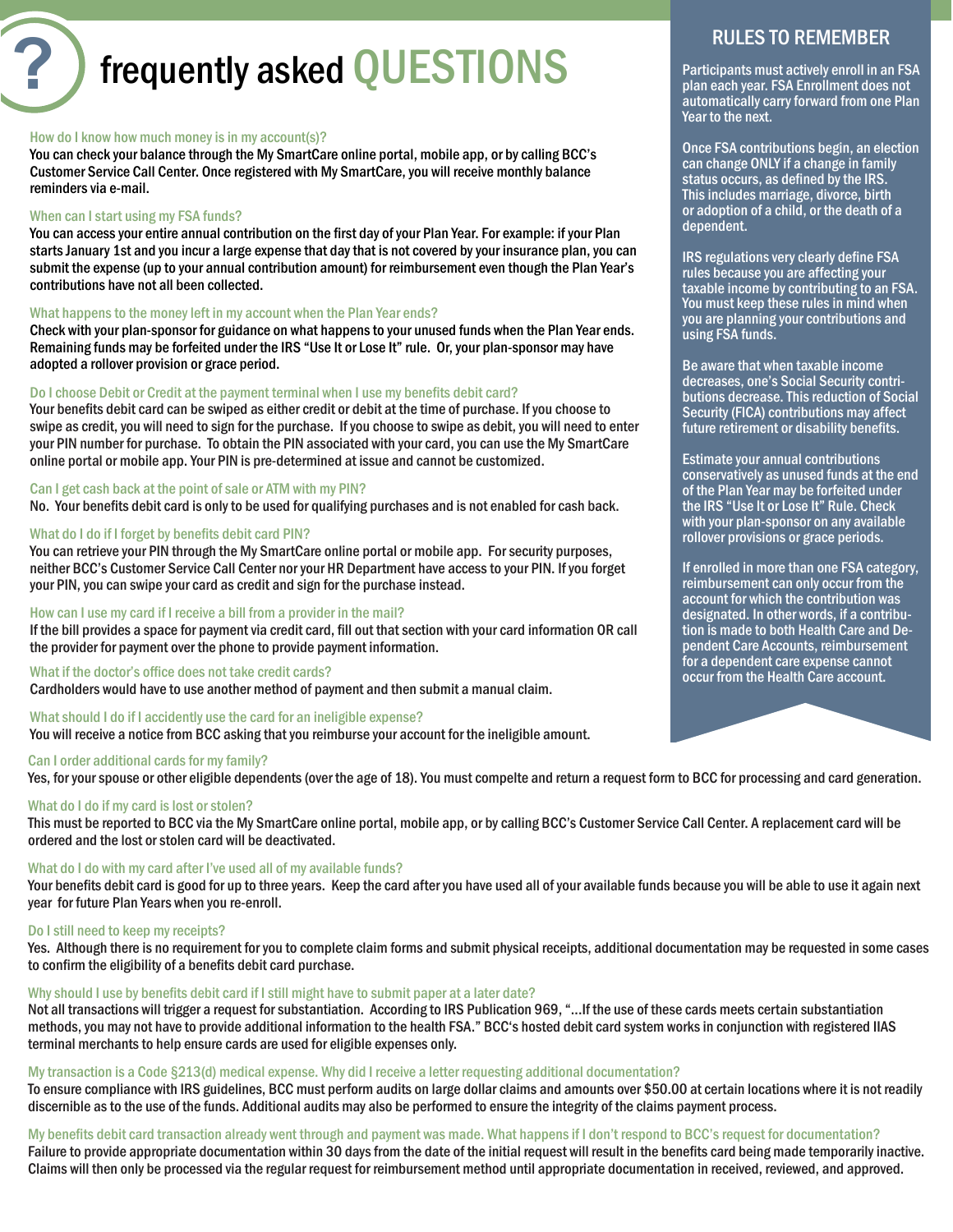# HEALTH CARE qualifying expenses

• Acupuncture

**\$**

- Adoption, Pre-Adoption medical expenses
- Alcoholism Treatment
- Ambulance
- Artificial limbs
- Artificial teeth
- Asthma treatments
- Bandages, elastic, gauze pads, liquid adhesives for small cuts
- Blood pressure monitoring devices
- Breast pumps and lactation supplies
- Carpal tunnel wrist supports
- Chiropractors
- Circumcision
- Co-insurance amounts
- Cold/hot packs
- Contact lenses, materials and equipment
- Contraceptives
- Co-payments
- Crutches
- Deductibles
- Dental sealants
- Dental treatment (excludes cosmetic)

• Breast reconstruction surgery following

- Dentures and denture adhesives
- Drug addiction/overdose treatment
- Egg donor fees
- Eye examinations and eyeglasses
- First aid (creams and kits)
- Flu shots
- GIFT (Gamete Intra-Fallopian Transfer)
- Guide dog
- Hearing aids
- Hospital services
- **Immunizations**
- Laboratory fees
- Lasik eye surgery
- Medical information plan charges<br>• Medical monitoring and testing de
- Medical monitoring and testing devices
- Medical records charges
- Norplant insertion or removal
- Obstetrical expenses<br>• Occlusal guards to pro-
- Occlusal guards to prevent teeth grinding
- Operations (excludes cosmetic procedures)<br>• Organ donors
- Organ donors
- Orthodontia
- Osteopath fees

# ELIGIBLE EXPENSES

- Oxygen
- Physical exams
- Physical therapy
- Preventive care screenings
- Prosthesis
- Psychiatric care
- Radial keratotomy
- Shipping and handling fees
- Sterilization procedures
- Sunscren (SPF 15+)
- Taxes on medical services and products
- Termination of Pregnancy
- Thermometers
- Transplants
- Transportation expenses for person to receive medical care
- Usual and customary charges
- Vaccines
- Viagra
- Walkers
- Wheelchair
- X-ray fees

# EXPENSES REQUIRING A LETTER OF MEDICAL NECESSITY

• Arthritis gloves

mastectomy

- Braille books and magazines
- Chelation therapy • Fluoridation devices or services
- Learning disability, instructional fees
- Massage therapy
- Medical alert bracelet or necklace • Patterning exercise
- Television or telephone for hearing impaired persons

- Allergy medicine
- Analgesics
- Antacids
- Antibiotic ointments
- Antihistamines
- Anti-itch creams
- 
- Aspirin • Bactine
- 
- Calamine lotion
- Claritin
- Cold medicine
- Decongestants
- Diabetic supplies

• Insurance premiums • Elective cosmetic surgery

• Diaper rash ointments and creams

• Expenses not qualified by the IRS

• Expenses reimbursed by another insurance or FSA

• Diarrhea medicine • Dietary supplements • Ear wax removal products

• Fever-reducing medications • Headache medications • Hemorrhoid treatments

• Menstrual pain relievers • Motion sickness pills • Nicotine gum or patches

• Insect bite creams and ointments

• Expectorants • Eye drops

• Herbs

• Laxatives

## EXPENSES REQUIRING A PRESCRIPTION

• Pain relievers

• Vitamins

• Expenses claimed as deductions or credits on your federal tax return • Expenses incurred before you were a participant in the FSA plan • Expenses incurred when you are no longer a participant in the FSA plan • Amounts above the maximum plan limits for medical reimbursement

- Pregnancy test kits
- Rubbing alcohol
- Sinus medications
- Sleep deprivation treatment
- Smoking cessation medications and programs
- Sunburn creams and ointments

• Wart remover treatments • Yeast infection medications

EXPENSES NOT ELIGIBLE FOR REIMBURSEMENT

• Toothache and teething pain relievers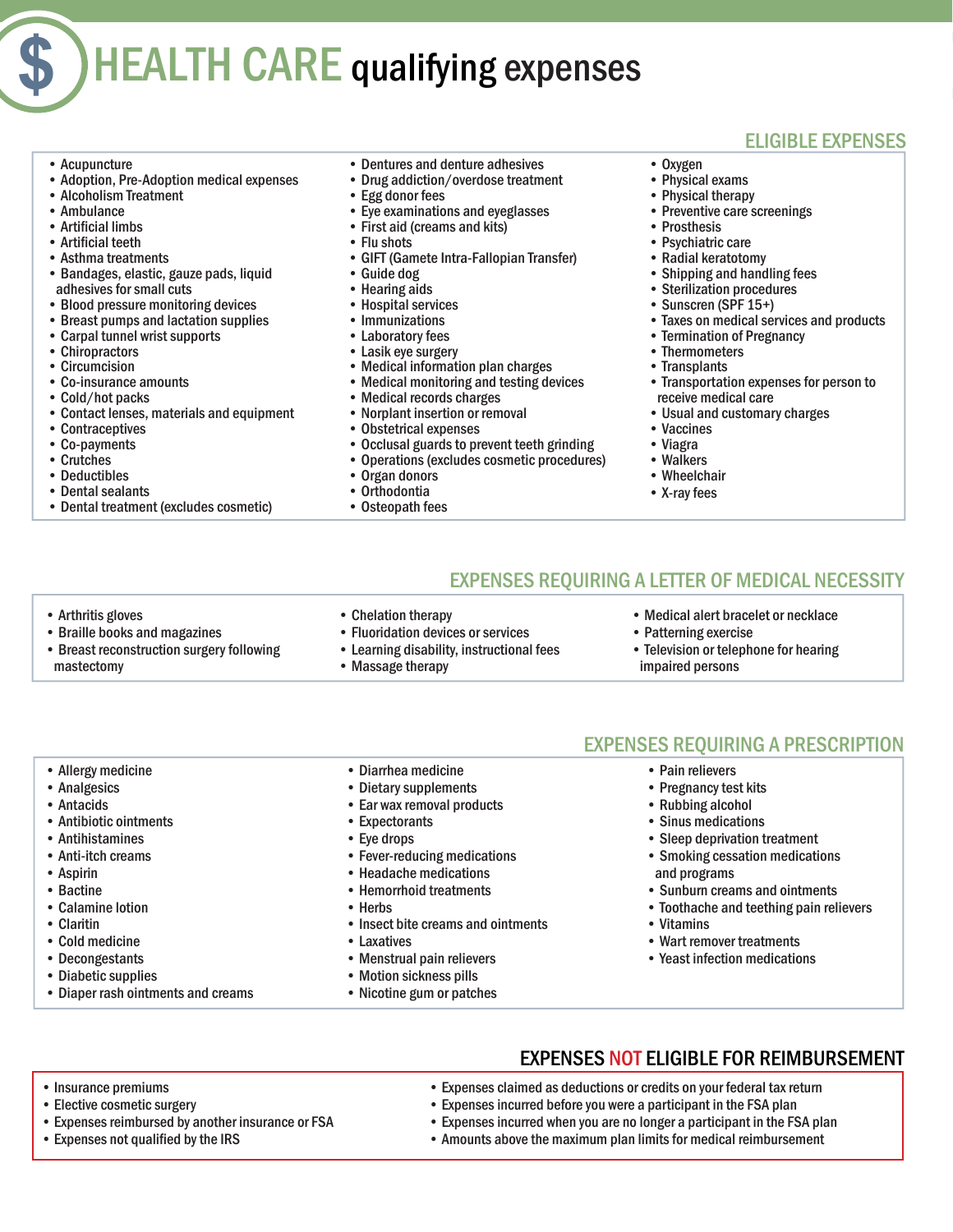**HEALTH CARE reimbursement** 

# SUPPORTING DOCUMENTATION GUIDELINES:

| <b>Required for Most Health Care Services:</b><br>• All PPO Services: Explanation of Benefits (EOB) from the insurance carrier<br>. Non-PPO Services: Itemized bill or receipt from service provider that includes all of the following:<br>• Name of Service Provider<br>• Name of Patient<br>• Date of Service<br>• Details of Service or Product<br>• Cost of Service or Product                                                                 | Do NOT Submit:<br>• Cash Register Receipts<br>• Balance Forward Statements<br>• Cancelled Checks<br>• Credit Card Receipts/Statements<br>• Received-on-Account Statements<br>• Estimates for Services to be Performed |
|-----------------------------------------------------------------------------------------------------------------------------------------------------------------------------------------------------------------------------------------------------------------------------------------------------------------------------------------------------------------------------------------------------------------------------------------------------|-----------------------------------------------------------------------------------------------------------------------------------------------------------------------------------------------------------------------|
| <b>Required for an Office Co-Pay:</b><br>• Receipt or Invoice that includes all of the following:<br>• Name & Address of Service Provider (must be pre-printed or stamped)<br>• Name of Patient<br>• Date of Service<br>• Wording indicating that it is a co-pay or office visit<br>• Cost of Co-Pay                                                                                                                                                | Do Not Submit:<br>• Cash Register Receipts<br>• Balance Forward Statements<br>• Cancelled Checks<br>• Credit Card Receipts/Statements<br>• Received-on-Account Statements                                             |
| <b>Required for Prescriptions:</b><br>• A copy of the itemized prescription label (often attached to the outside of the bag upon<br>purchase) or mail-order prescription invoice that includes all of the following:<br>• Name of Pharmacy<br>• Name of Patient<br>• Date of Purchase<br>• Name of Drug (if not subject to co-pay)<br>• Cost of Prescription<br>• NOTE: If you do not have a copy of your prescription label, contact your pharmacy | Do Not Submit:<br>• Cash Register Receipts<br>• Balance Forward Statements                                                                                                                                            |
| Required for Prescribed Over-the-Counter (OTC) Medical & Medical Supplies:<br>• A cash register receipt that includes all of the following:<br>• Name of Store/Pharmacy<br>• Date of Purchase<br>• Name of Item<br>• Cost of Item (may include tax)<br>• Copy of Prescription for OTC Item<br>. NOTE: The name of the patient is not required on a cash register receipt (for OTC items only)                                                       |                                                                                                                                                                                                                       |

Special Circumstances:

• Orthodontia: Requires an Orthodontia Financial Agreement each Plan Year (contact BCC's Customer Service Center regarding this document)

• Some expenses require a letter from your doctor each Plan Year (ex: Hypnotherapy, Massage Therapy, Support Hose, Viagra, Weight Loss)

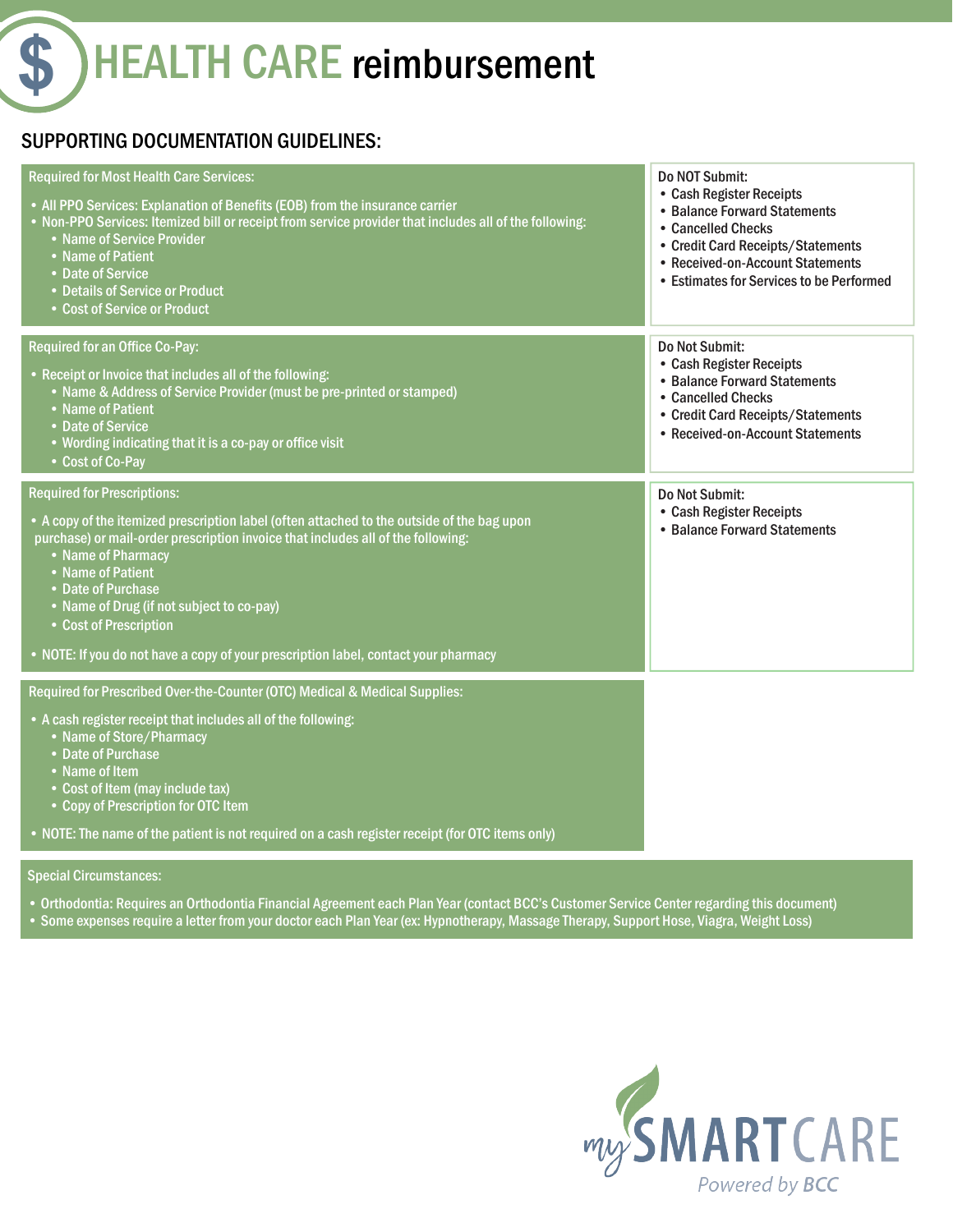# **\$** DEPENDENT CARE reimbursement

# WHAT IS THE FSA DEFINITION OF "DEPENDENT"?

- he/she must be your dependent,
- under the age of 13 when the care is provided, AND
- for whom you can claim an exemption, OR
- your spouse who was physically or mentally unable to care for him/herself

\*For more in-depth information or clarification on elder care as a qualified expense, consult your tax advisor

## ELIGIBLE DEPENDENT CARE EXPENSES (if your Plan Sponsor offers this benefit):

• Child Day Care Services

• Nursery & Preschool

• Summer Day Camp

• Copies of Checks/Cancelled Checks (copies of cancelled checks are acceptable so

long as both the front and back of the cancelled check are copied)

• Credit Card Statements (Cash register receipts & credit card receipts are

- In-Home Child Care/Au Pair Services
- After School Care

• Elder Day Care Center & In-Home Care

# EXPENSES NOT ELIGIBLE FOR REIMBURSEMENT

• Food

• Entertainment

• Clothing

• Education (expenses to attend kindergarten or higher)

• Balance Forward Statements

Do NOT Submit:

# SUPPORTING DOCUMENTATION GUIDELINES:

Dependent Care Documentation Must Show:

- Name of Dependent(s)
- Begin & End Date of Service
- Provider Tax ID Number for health care facility OR Social Security Number for individual service providers
- Amount Incurred
- Signature of Provider

#### Special Circumstances:

- Reimbursement requests received incomplete or without proper documentation will be returned unprocessed
- You may only be reimbursed for current or previous dependent care expenses
- Keep originals for your records as supporting documents become part of your claim and will not be returned
- Reimbursements will be sent to your home address unless the direct deposit feature is available under your Flexible Benefits Plan and is requested